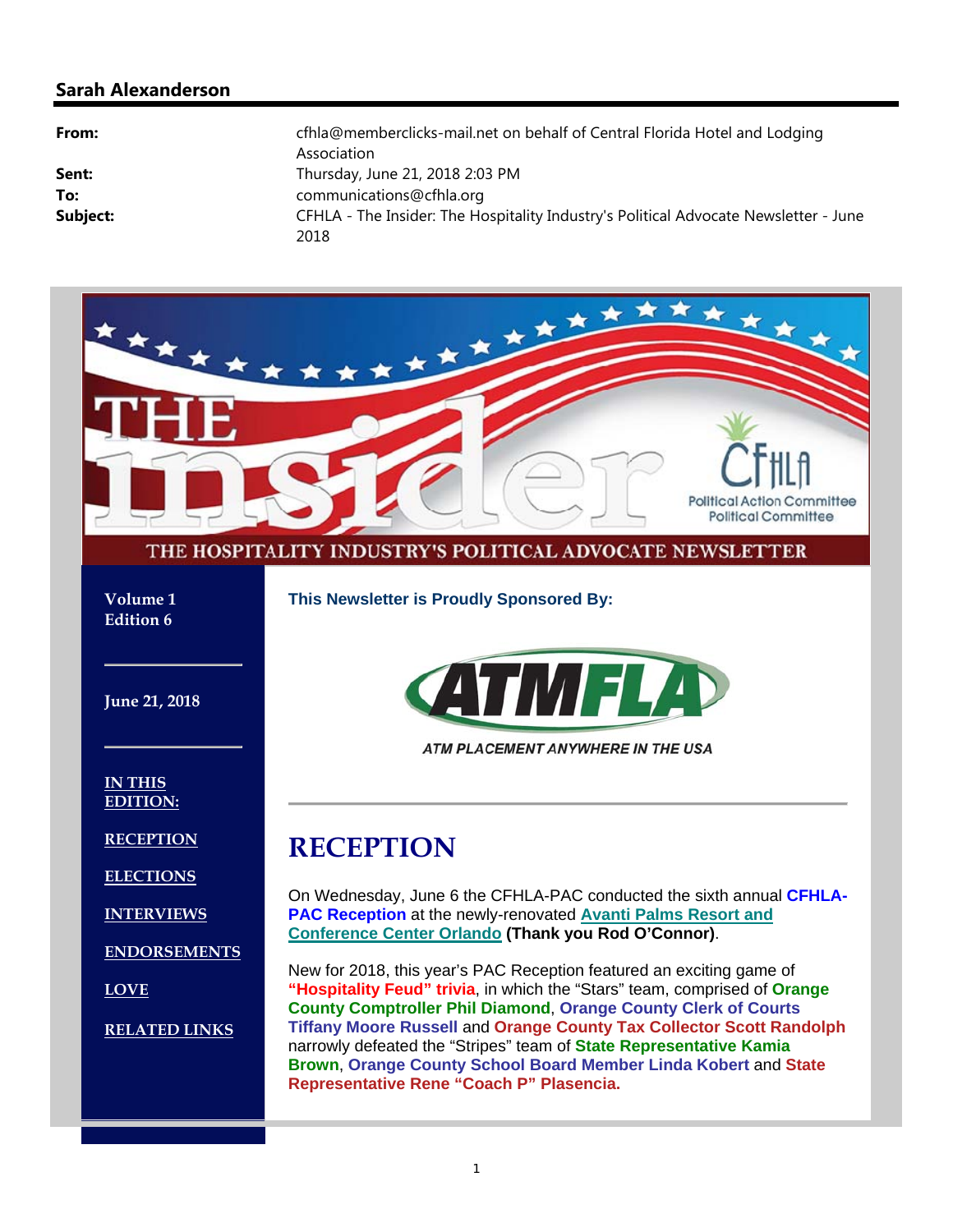#### **INTEREST**

**Florida Governor Rick Scott**

**State of Florida Senate**

**State of Florida House of Representatives**

**Orange County**

**Osceola County**

**Seminole County**

**City of Orlando**

**City of Kissimmee**

**City of Sanford**

Members of the winning "Stars" team received autographed photos of **CFHLA-PAC Chairman Jay Leonard** of the **Wyndham and Wyndham Garden Lake Buena Vista Disney Springs Resort Area**.

Other elected officials in attendance included **State Representatives Amy Mercado** and **Bobby Olszewski.**

The CFHLA-PAC thanks the following sponsors for this year's successful event:



ATM PLACEMENT ANYWHERE IN THE USA





Please find below photos from the reception:



State Representative (District 50) Rene Plasencia with his wife Marucci Guzman and CFHLA Board Member and CFHLA-PAC Reception Host Rod O'Connor, General Manager of the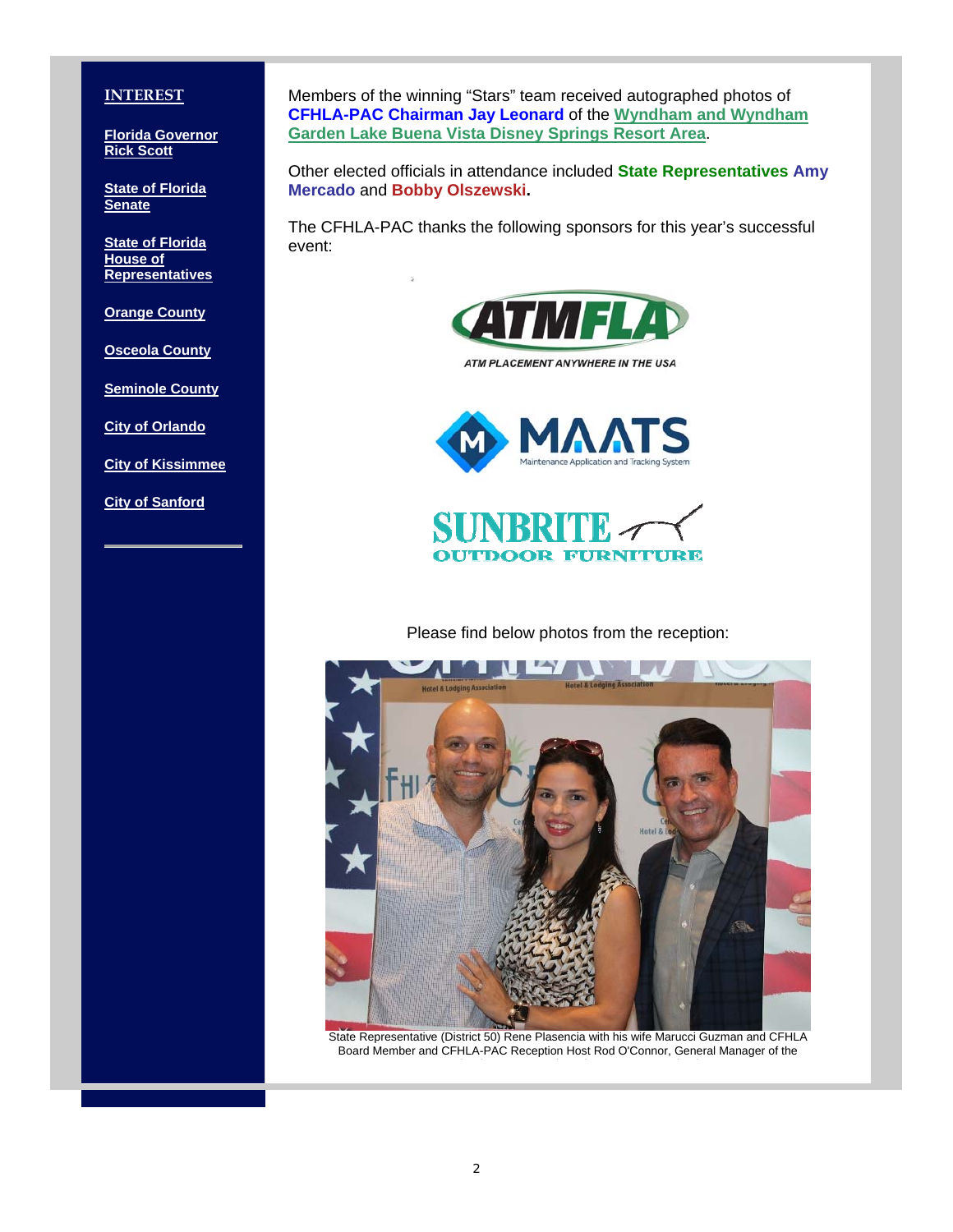

**Central Florida**<br>Hotel & Lodging Association Central Florida<br>Hotel & Lodging Asso i Loc Hotel & Lu Joanna Del Moral of BRPH Architects & Engineers and CFHLA Board Member Ross Burke,

3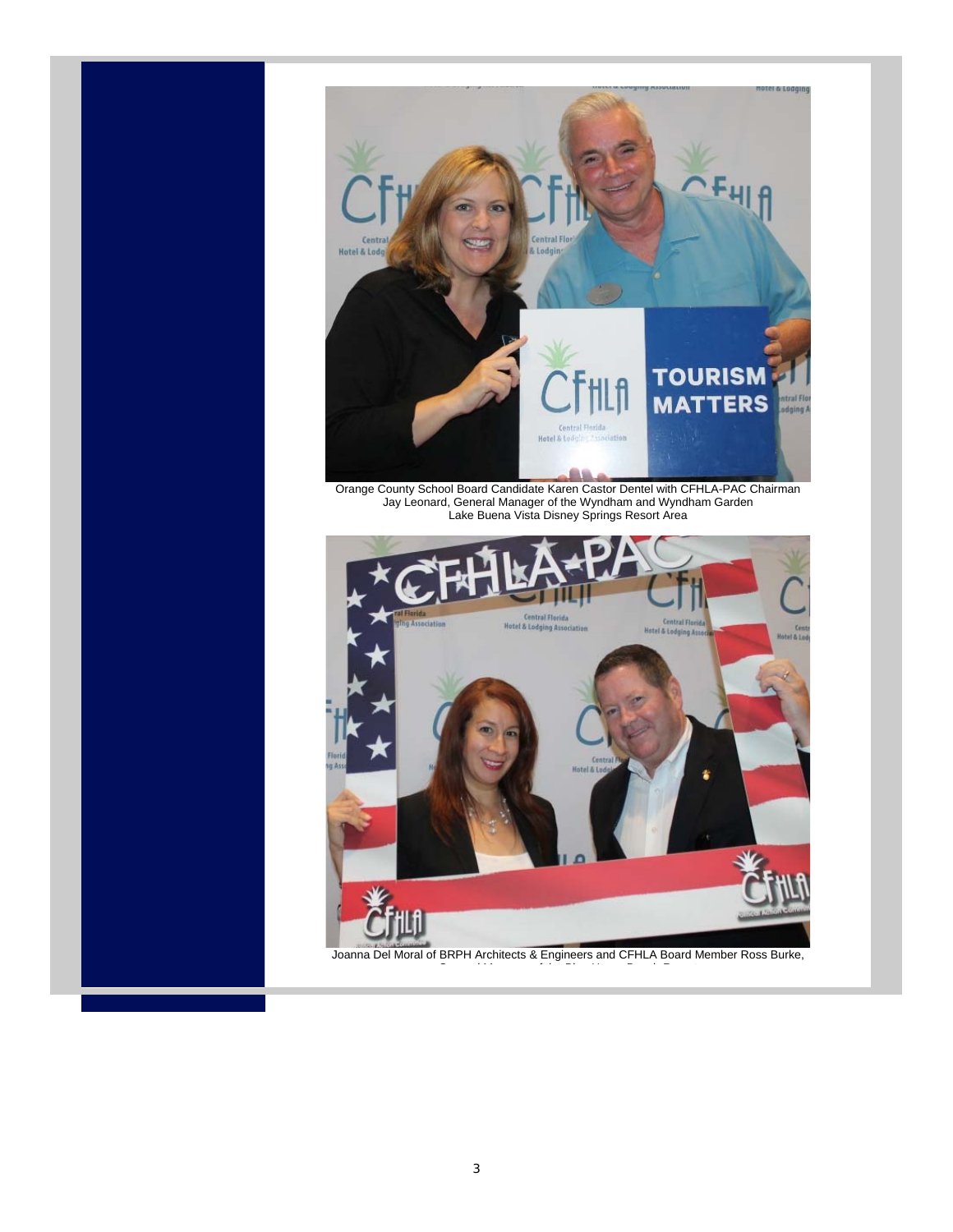

CFHLA Board Member Brad Boland, General Manager of CLC World Resorts & Hotels and State Representative (District 44) Bobby Olszewski



CFHLA VIP Members and CFHLA-PAC Reception Corporate Sponsors Mac Cochran of  $A_{\mathrm{max}}$  and  $A_{\mathrm{max}}$  and  $A_{\mathrm{max}}$  and  $A_{\mathrm{max}}$  and  $A_{\mathrm{max}}$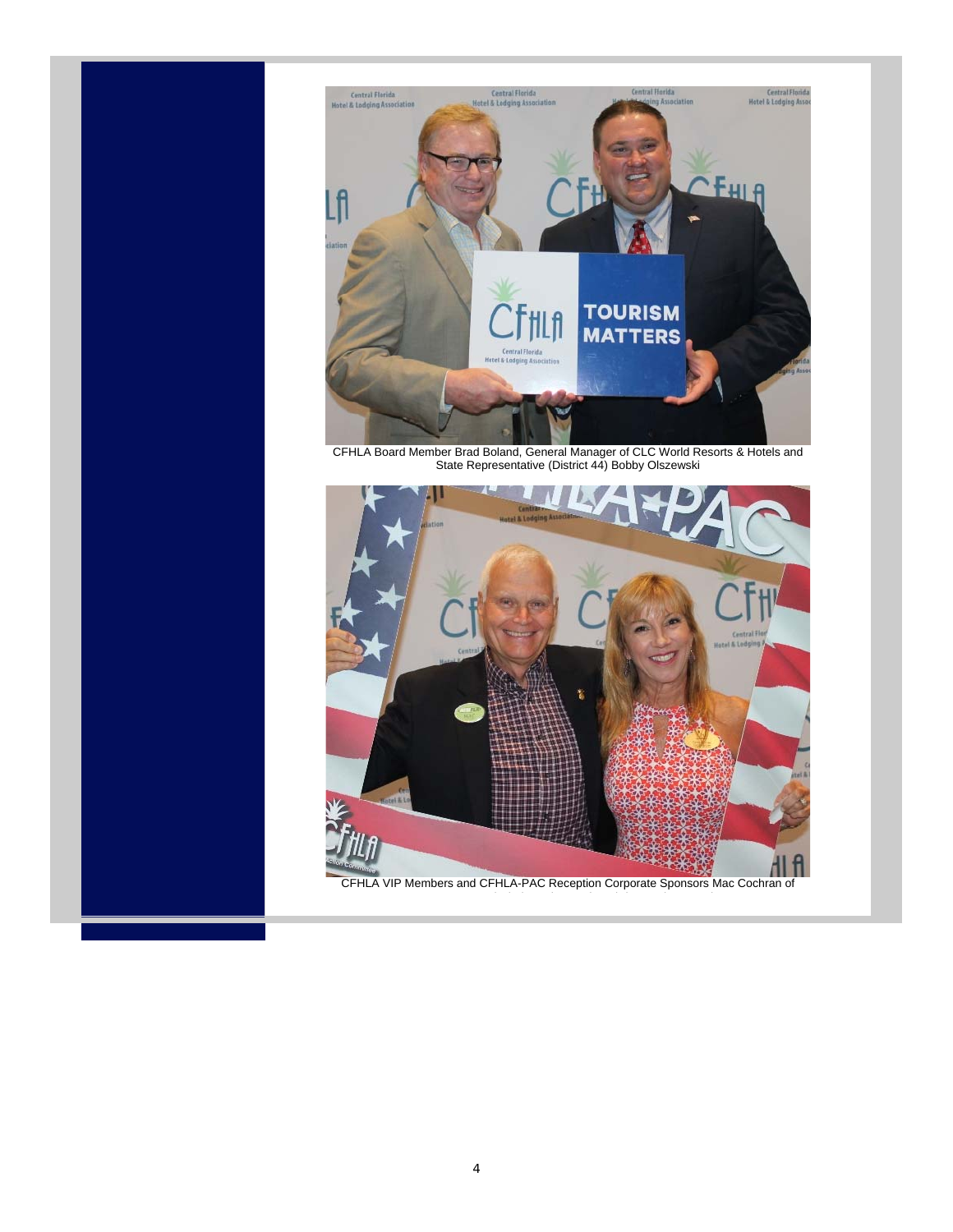

CFHLA Board Member Duane Winjum, General Manager of the Melia Orlando Suite Hotel with State Representative (District 45) Kamia Brown



Orange County Comptroller Phil Diamond, Orange County Clerk of Courts Tiffany Moore Russell, Orange County Tax Collector Scott Randolph and CFHLA-PAC Chairman Jay Leonard, General Manager of the Wyndham and Wyndham Garden Lake Buena Vista Disney Springs Resort Area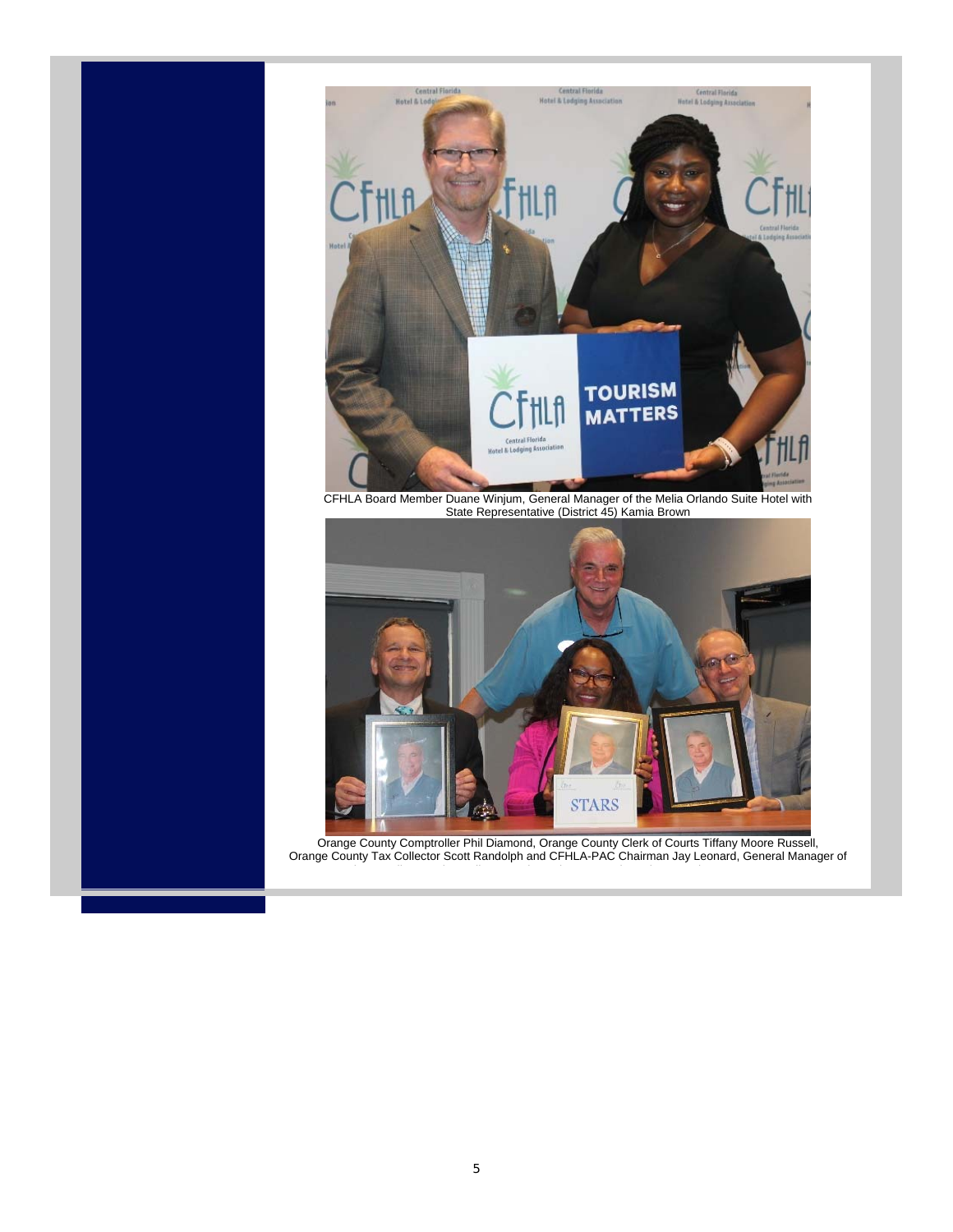

State Representative (District 48) Amy Mercado and CFHLA Board Chairman Fred Sawyers, Complex General Manager of the Walt Disney World Swan and Dolphin Resort

# **ELECTIONS**

CFHLA encourages all Members to exercise their democratic rights and **VOTE** in upcoming 2018 elections!

Please take note of the following important dates this election year:

**Primary Election Day: Tuesday, August 28**

Primary Election Vote by Mail Ballots Distributed: July 24

Primary Election Early Voting Begins: August 17

**General Election Day: Tuesday, November 6**

General Election Vote by Mail Ballots Distributed: October 2

General Election Early Voting Begins: October 22

Register to "Vote by Mail" for these important upcoming elections by visiting your appropriate Supervisor of Elections website:

> **Orange County residents:** https://www.ocfelections.com/votersguide.aspx#ways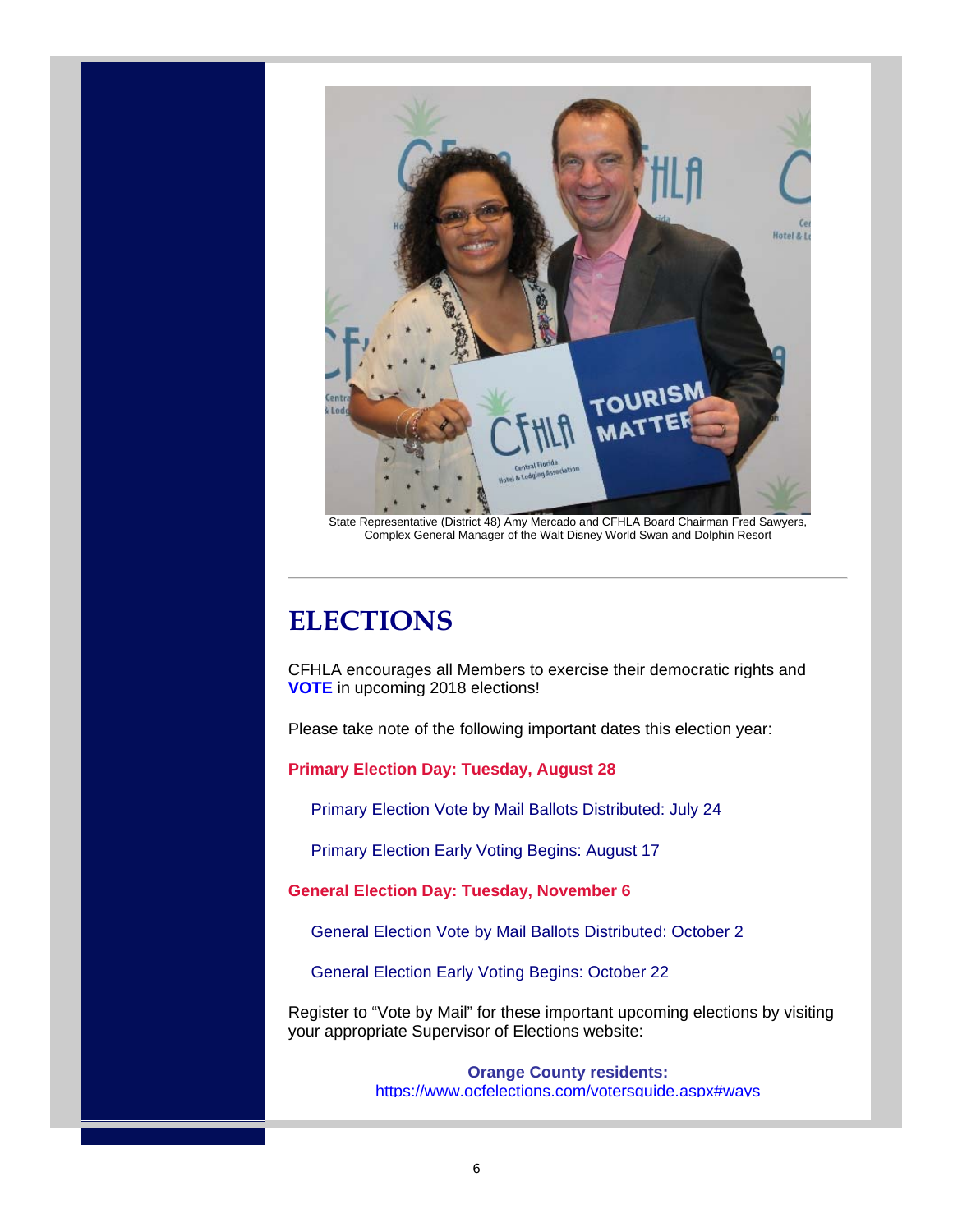#### **Osceola County residents:**

https://www.voteosceola.com/en-us/How-to-Vote/Vote-By-Mail/Request-a-Mail-Ballot

### **Seminole County residents:**

https://www.voteseminole.org/Voters#VoteByMailRequest

## **INTERVIEWS**

During the **week of June 25**, CFHLA will be conducting interview sessions for several important Central Florida races and invites any interested CFHLA Members to serve as **"Candidate Interview Panelists."**

Below, please find an overview of all candidate interview sessions scheduled to date:

- **Session 1 Monday, June 25 AM Session (9:00AM-12:00Noon): Orange County Commission District 2 Interviews**
- **Session 2 Monday, June 25 PM Session (12:30PM-4:00PM): Orange County Commission District 3 Interviews**
- **Session 3 Tuesday, June 26 AM Session (8:00AM-12:00Noon): Orange County Commission District 4 Interviews**
- **Session 4 Tuesday, June 26 PM Session (12:30PM-4:30PM): FL House Districts 28 & 29 Interviews**
- **Session 5 Wednesday, June 27 (12:00Noon-3:30PM): Seminole County Commission Districts 2 & 4**
- **Session 6 Thursday, June 28 PM Session (12:00Noon-3:30PM): FL House Districts 47 & 49**

Please note that each interview session will take place at the **CFHLA Offices**, with the **exception of Session 5**, which will be conducted at the **Orlando Marriott Lake Mary (Thank you Bruce Skwarlo)**.

If you are interested in serving as a "**Panelist**" for any of the above interview sessions, please email **CFHLA Public Policy Director Kevin Craig** at publicpolicy@cfhla.org no later than 12 Noon **this Friday, June 22** to confirm your participation.

For your information, several CFHLA-PAC Board Members participated in **Orange County School Board interview sessions** with other community business associations on May 30 and June 7 and will be submitting their endorsement recommendations to the full PAC Board of Directors on July 11.

## **ENDORSEMENTS**

While the CFHLA-PAC will be endorsing new candidates following the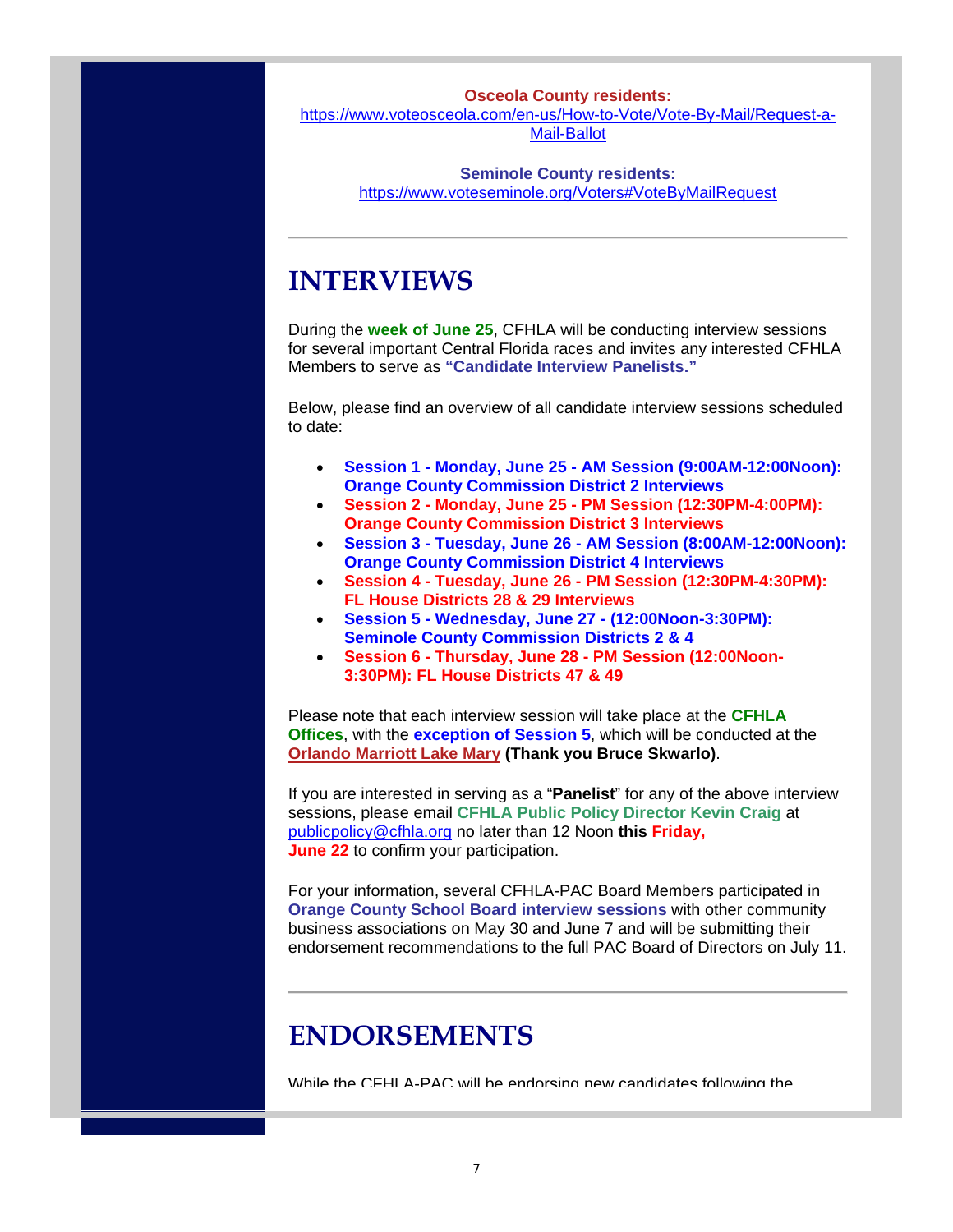**"Hospitality-Friendly" candidates** on the ballot this year.

To view all 2018 CFHLA Endorsements to date, please **click here**.

On **Wednesday, July 11** the CFHLA-PAC will review the recommendations from interview panels and finalize endorsement decisions.

## **LOVE**

The **CFHLA Governmental Affairs Committee** met on Wednesday, June 13 with newly-appointed **Orange County Commissioner Rod Love** (District 2), who began serving the remaining months of former Commissioner Bryan Nelson's term when Nelson was elected Mayor of the city of Apopka in April.

Commissioner Love met with GA Committee Members at the **Walt Disney World Dolphin Resort**, courtesy of meeting host and **CFHLA Board Chairman Fred Sawyers**.

The GA Committee had a productive conversation with Commissioner Love relating to the **importance of the Hospitality Industry** to Orange County's economy and the strategic uses of the County's Tourist Development Tax (TDT) funds.



CFHLA Board Member Bruce Skwarlo, General Manager of the Orlando Marriott Lake Mary, Orange County Commissioner Rod Love (District 2), CFHLA Board Chairman Fred Sawyers, Complex General Manager of the Walt Disney World Swan and Dolphin Resort, and CFHLA-PAC Board Chairman Jay Leonard, General Manager of the Wyndham and Wyndham Garden Lake Buena Vista Disney Springs Resort Area

Next month, the GA Committee will be meeting with **State Senator Randolph Bracy**, a longtime champion of Central Florida's Hospitality Industry on **Wednesday, July 11.**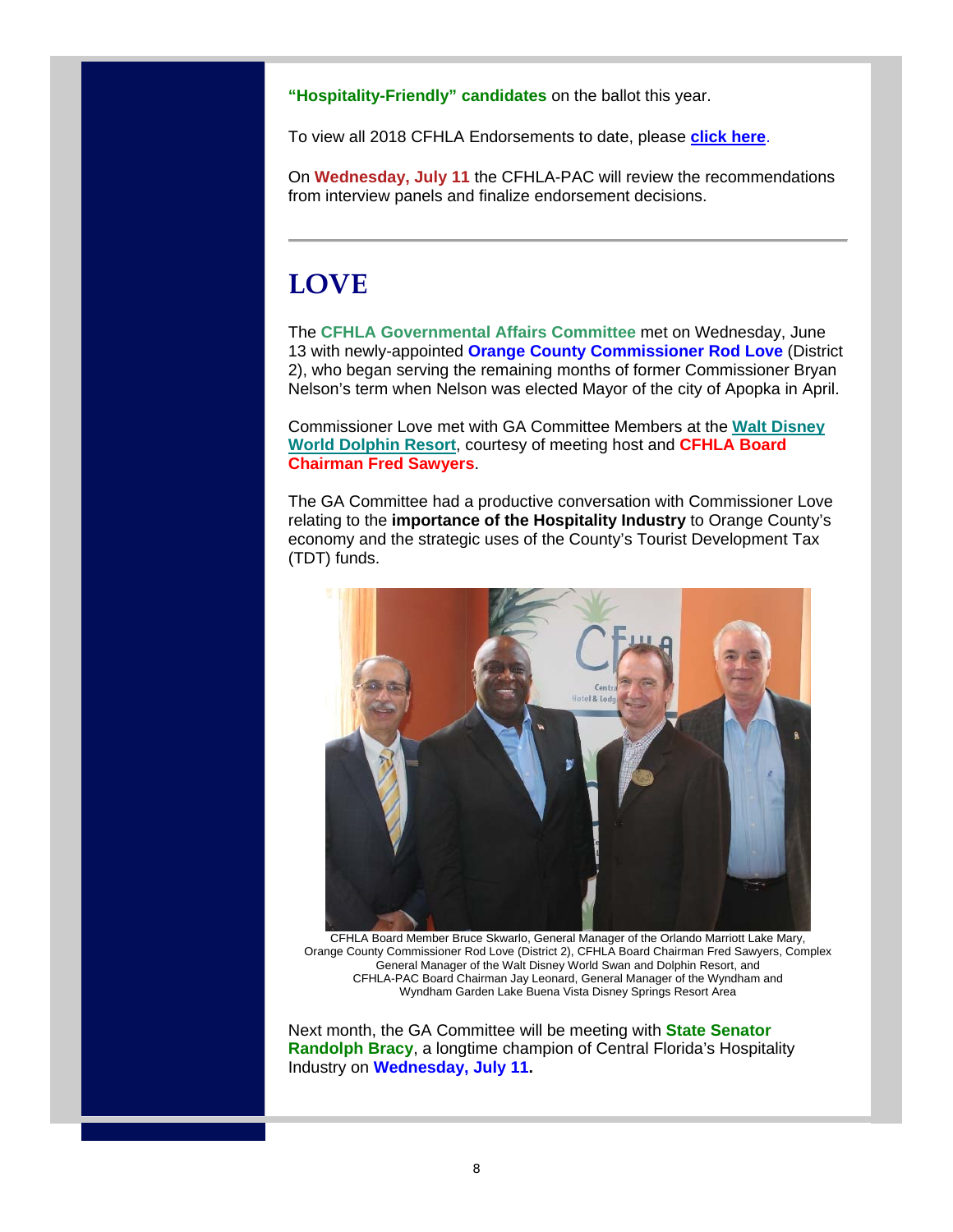# **LINKS**

**Below please find news articles relating to the political interests of the Hospitality Industry:**

**Jerry Demings submits required resignation letter as sheriff to run for Orange County mayor** 

**North Brevard Republicans favor Rene Plasencia in HD 50** 

**Jerry Demings says polls show he could win in August**

### **THIS NEWSLETTER IS PROUDLY SPONSORED BY:**



CFHLA eNews is a subscription-based email publication from the Central Florida Hotel & Lodging Association to its members. If you would prefer not to receive the newsletter anymore, simply click the unsubscribe link. Copyright 2006 Central Florida Hotel & Lodging Association. All rights reserved.